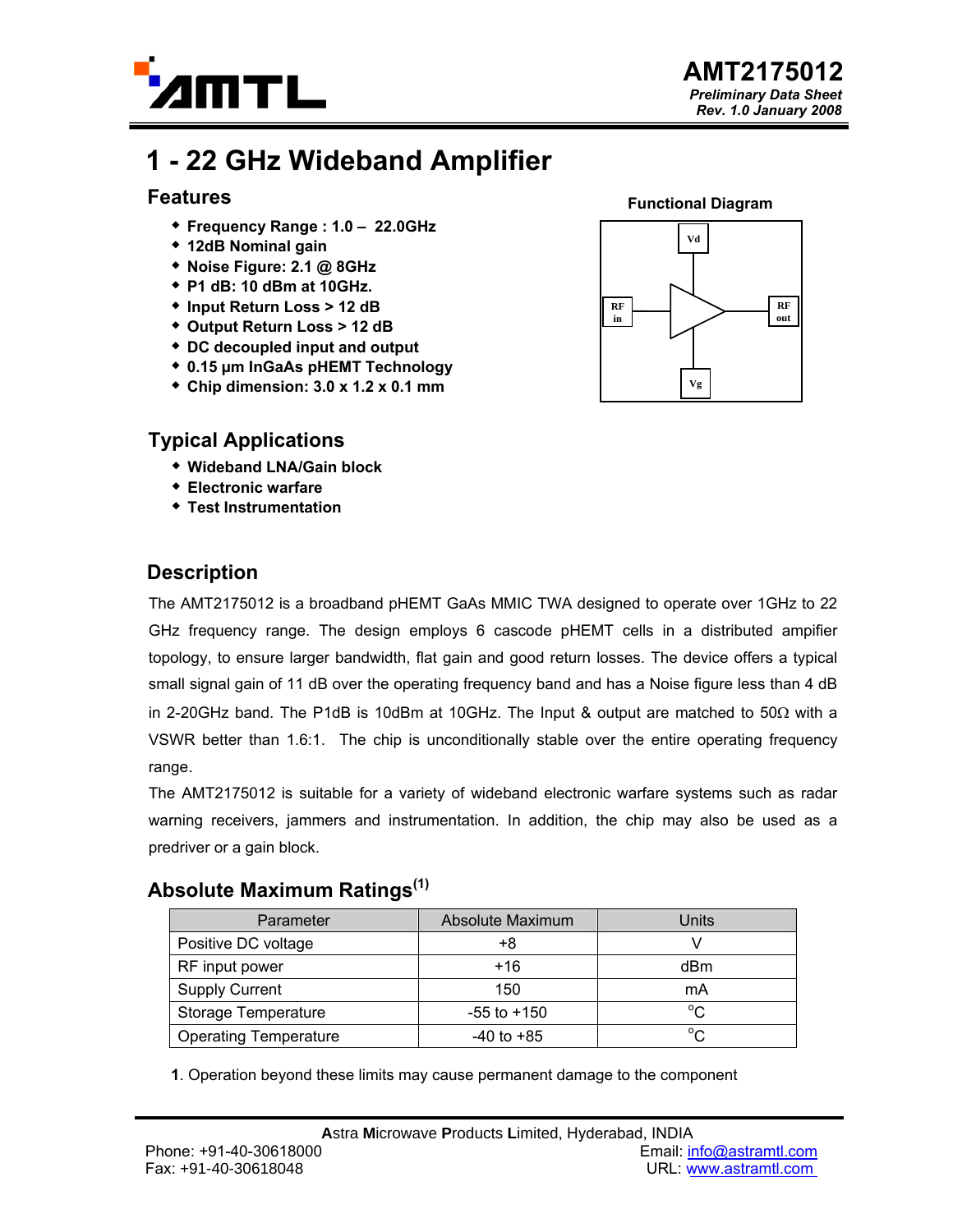

## Electrical Specifications @ T<sub>A</sub> = 25 °C, Z<sub>o</sub>=50  $\Omega$ , Vd = 2V, Vg =-0.25V

| <b>Parameter</b>            | Min. | Typ.  | Max. | <b>Units</b> |
|-----------------------------|------|-------|------|--------------|
| <b>Frequency Range</b>      | 1.0  |       | 22.0 | GHz          |
| Gain                        | 10   | 12    |      | dB           |
| <b>Gain Flatness</b>        |      | ± 1.3 |      | dB           |
| Noise Figure (mid-band)     |      | 2.5   |      | dB           |
| Input Return Loss           | 10   | 12    |      | dB           |
| <b>Output Return Loss</b>   | 10   | 12    |      | dB           |
| Output Power (P1 dB)        |      | 10    |      | dBm          |
| Third Order Intercept point |      | 19    |      | dBm          |
| <b>Supply Current</b>       |      | 55    | 65   | mA           |

*Note:* 

- 1. Electrical specifications mentioned above are measured in a test fixture.
- 2. For optimal performance, the gate voltage Vg should be tuned to achieve a drain current of 55mA.
- 3. The negative gate supply(Vg) can be tuned from 0V to -0.3V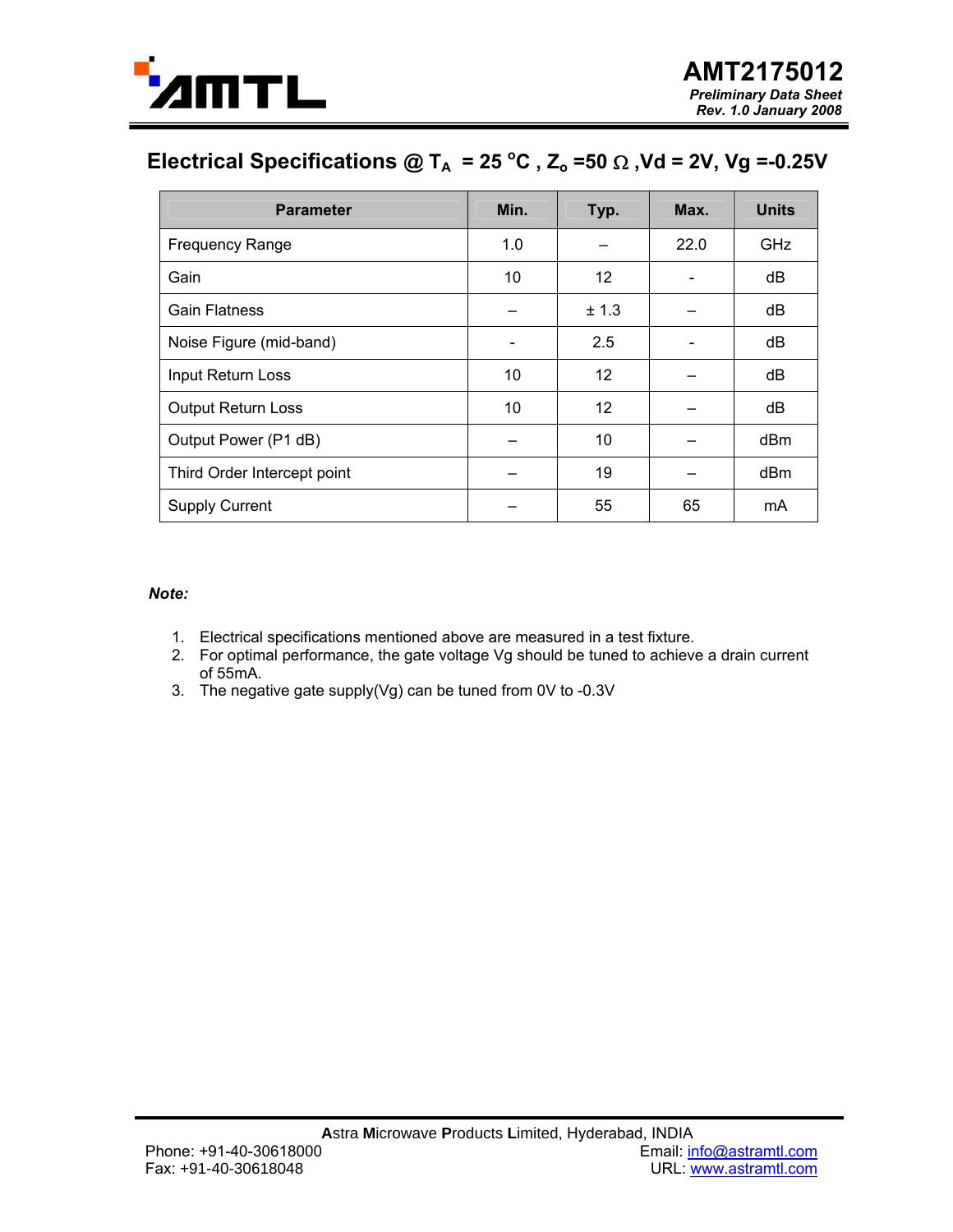

**AMT2175012**  *Preliminary Data Sheet Rev. 1.0 January 2008*

### **Test fixture data**

*Vd*= +2*V*, *Vg* = -0.25*V*, *Total Current* =55 *mA*,  $T_A$  = 25 <sup>o</sup>C

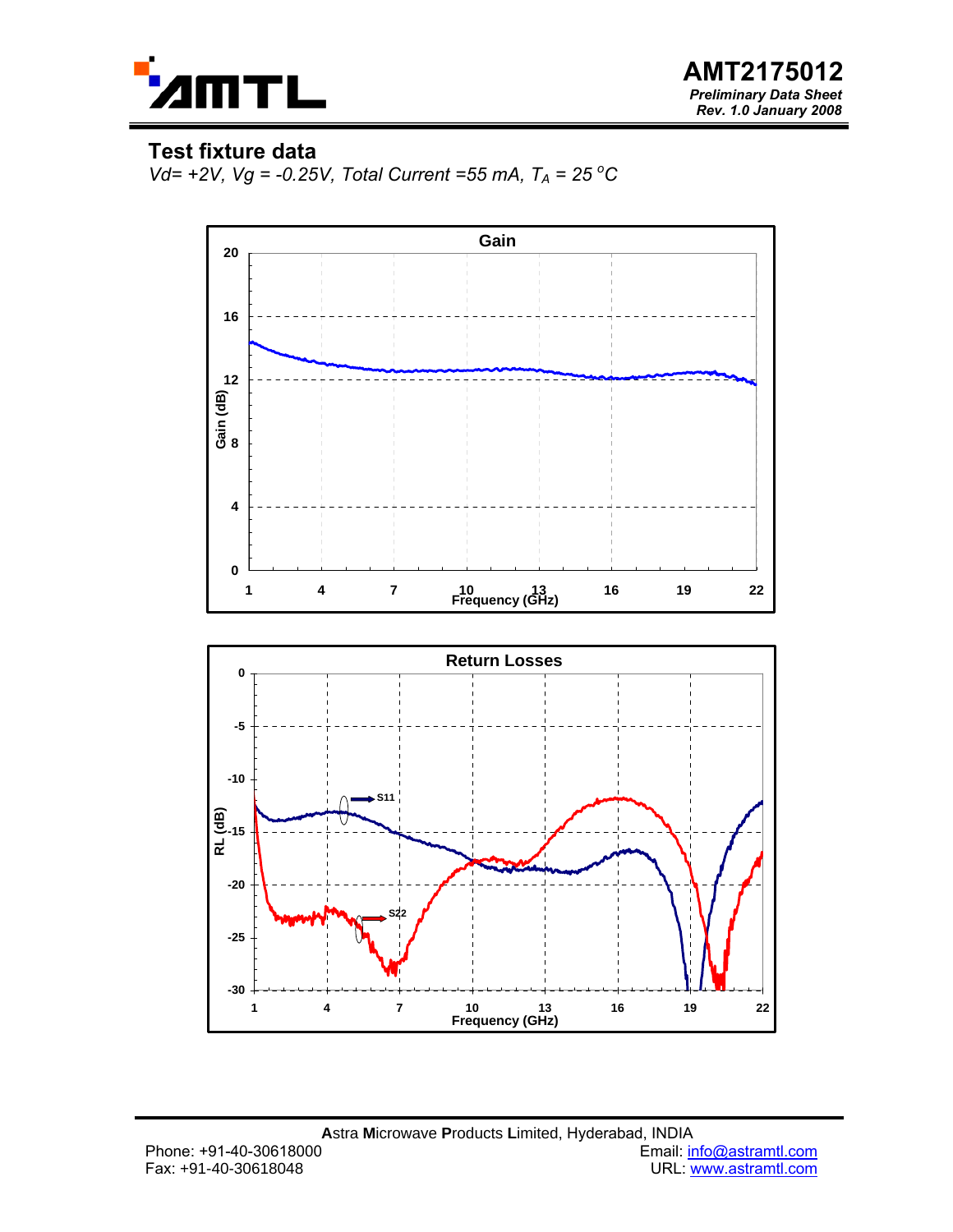

**AMT2175012**  *Preliminary Data Sheet Rev. 1.0 January 2008*

### **Test fixture data**

*Vd*= +2*V*, *Vg* = -0.25*V*, *Total Current* =55 *mA*,  $T_A$  = 25 <sup>o</sup>C



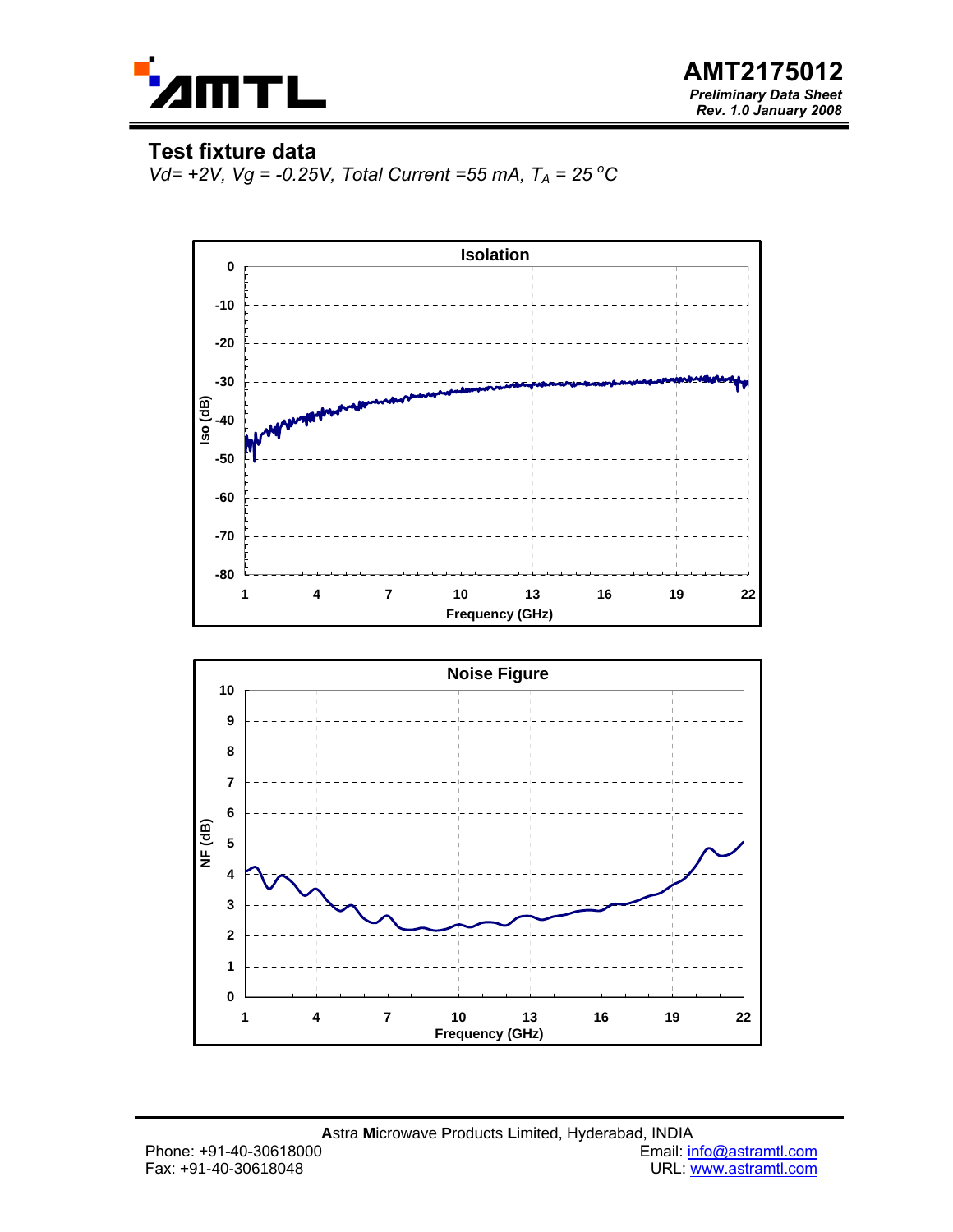

### **Mechanical Characteristics**



**Units:** millimeters (inches)

**Note:** 

- 1. All RF and DC bond pads are 100µm x 100µm
- 2. Pad no. 1 : RF In
- 3. Pad no. 3 : Vd
- 4. Pad no. 8 : RF out
- 5. Pad no. 11 : Vg